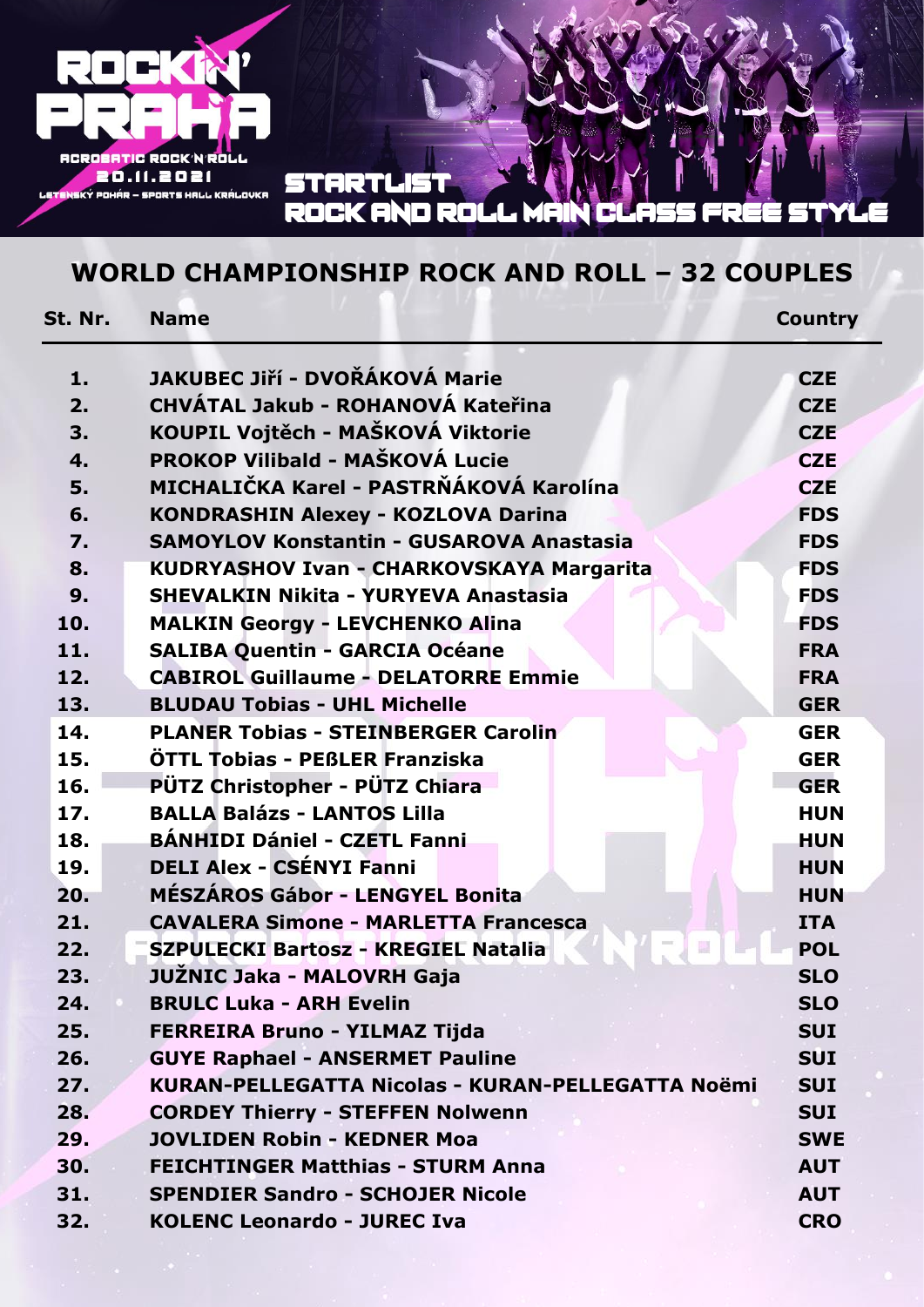

### **WORLD CUP BOOGIE WOOGIE - 38 COUPLES**

**St. Nr. Name Country**

| 41. | <b>BELYY Alexander - IANTCHEVA Velina</b>           | <b>AUT</b> |  |  |
|-----|-----------------------------------------------------|------------|--|--|
| 42. | <b>AIGNER Andreas - AIGNER Elsa</b>                 |            |  |  |
| 43. | <b>CHERANOV Maksym - KUSHNEREVYCH Hanna</b>         |            |  |  |
| 44. | <b>GAVRILOV Alexey - GAVRILOVA Svetlana</b>         |            |  |  |
| 45. | <b>DEREVIANKO Andrei - FEODORIDI Mariia</b>         |            |  |  |
| 46. | <b>TUKHTAEV Roman - LITVINOVA Elena</b>             | <b>FDS</b> |  |  |
| 47. | <b>MATVEEV Anton - GROMOVA Ekaterina</b>            | <b>FDS</b> |  |  |
| 48. | <b>KALLIALA Samuli - SARVILUOMA Pinja</b>           | <b>FIN</b> |  |  |
| 49. | <b>SAURÉN Masi - TYUTYUNYUK Anna</b>                | <b>FIN</b> |  |  |
| 50  | <b>TARPIN Ugo - GUGLIELMI Lorine</b>                | <b>FRA</b> |  |  |
| 51. | <b>MONTHILLER Tristan - GOUDARD Gaëlle</b>          | <b>FRA</b> |  |  |
| 52. | <b>CHARRIER Lucas - RODIAC Nelly</b>                | <b>FRA</b> |  |  |
| 53. | <b>CAPUTO Frédéric - SANLAVILLE Alison</b>          | <b>FRA</b> |  |  |
| 54. | <b>CASTILLANO William - DUPUY Maxence</b>           | <b>FRA</b> |  |  |
| 55. | <b>HEMAIZIA Damien - CHARRIER Lea</b>               | <b>FRA</b> |  |  |
| 56. | <b>LLAMAS Florent - VERON Roxane</b>                | <b>FRA</b> |  |  |
| 57. | <b>HIEN Johannes - HIEN Kerstin</b>                 | <b>GER</b> |  |  |
| 58. | <b>KOESLING Sebastian - KOESLING Vivian</b>         | <b>GER</b> |  |  |
| 59. | <b>MOIZO Federico - VANTAGGIATO Isabel</b>          | <b>ITA</b> |  |  |
| 60. | <b>ANELLI Dario - MANZATO Carlotta</b>              | <b>ITA</b> |  |  |
| 61. | <b>FAMA Christian - STERI Giada</b>                 | <b>ITA</b> |  |  |
| 62. | <b>MASOTTI Dimitri - GHEZZO Alessia</b>             | <b>ITA</b> |  |  |
| 63. | <b>CORSI Simone - CORNELLI Giulia</b>               | <b>ITA</b> |  |  |
| 64. | <b>CARBONE Lorenzo - SAVINI Sofia</b>               | <b>ITA</b> |  |  |
| 65. | <b>ZILOCCHI Luca - CORSI Carlotta</b>               | <b>ITA</b> |  |  |
| 66. | <b>MISTRONI Alessio - PONTILLO Federica</b>         | <b>ITA</b> |  |  |
| 67. | <b>ANTIBELLI Christian - BANZI Elisa</b>            | <b>ITA</b> |  |  |
| 68. | <b>ARMIJOS JORGGE Axel Javier - MASUCCI Jessica</b> | <b>ITA</b> |  |  |
| 69. | <b>SMIALEK Jakub - STEPIEN Edyta</b>                | <b>POL</b> |  |  |
| 70. | <b>WOJNAROWICZ Kamil - WOJNAROWICZ Milena</b>       | <b>POL</b> |  |  |
| 71. | <b>PIOREK Rafal - BUL Natalia</b>                   | <b>POL</b> |  |  |
| 72. | WÓJCIK Adrian - HARANCZYK Julia                     | <b>POL</b> |  |  |
| 73. | <b>FROEHLICH Nathan - DAFFLON Louise</b>            | <b>SUI</b> |  |  |
| 74. | <b>BERGHAHN Markus - KYBURZ Ines</b>                | <b>SUI</b> |  |  |
| 75. | <b>EDLUND Viktor - EDLUND Wilma</b>                 | <b>SWE</b> |  |  |
| 76. | ANDRIIKO Serhii - NIMENKO Khrystyna                 | <b>UKR</b> |  |  |
| 77. | IRCHISHYN Oleg - CHERNYSHOVA Natalia                | <b>UKR</b> |  |  |
| 78. | <b>ILLARIONOV Oleksandr - OLIINYK Oksana</b>        | <b>UKR</b> |  |  |